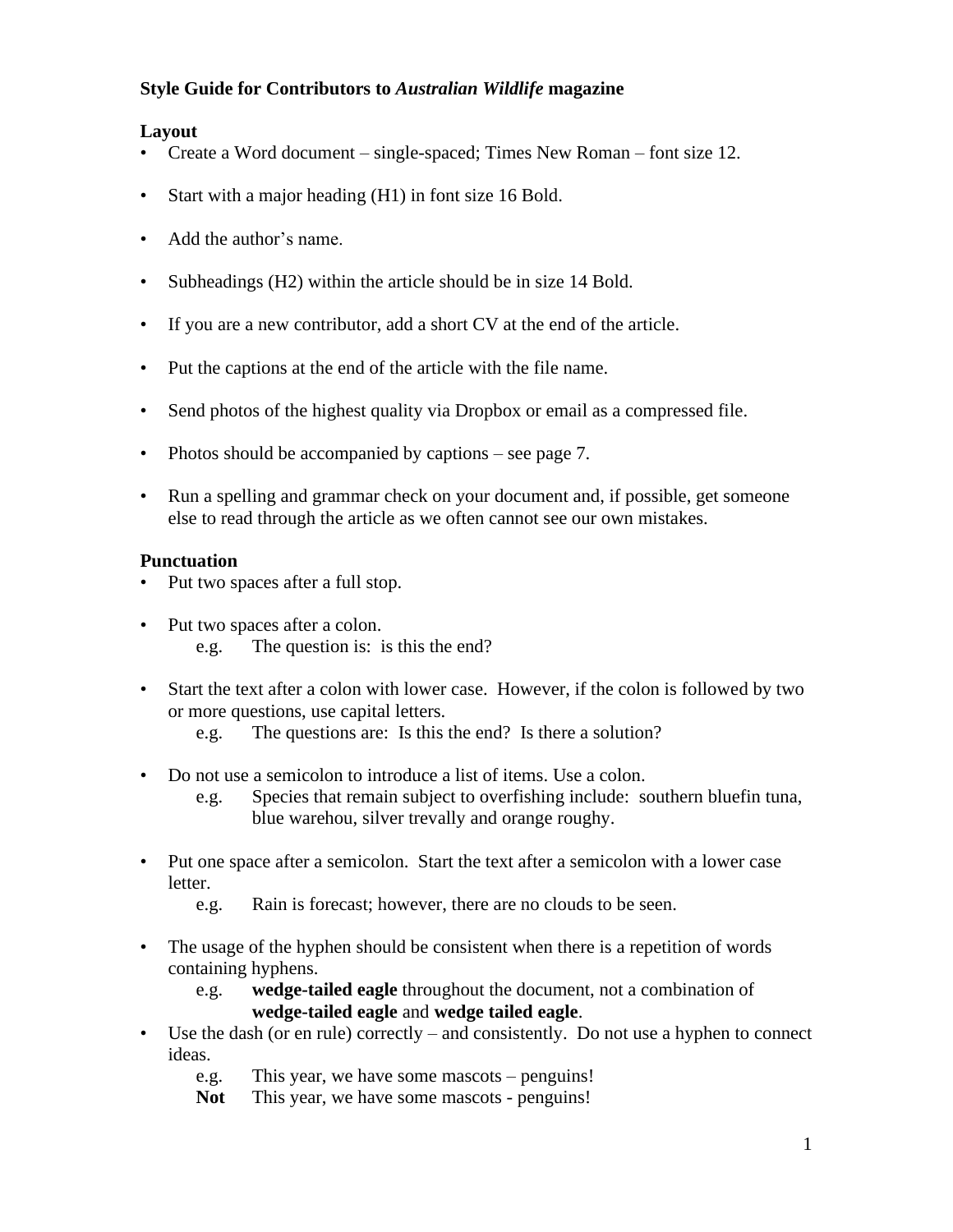- Use the n-dash for ranges of figures and to denote spatial relationships rather than a hyphen.
	- e.g. 1975–2007; the Murray–Darling Basin; toad–crocodile encounter rates
- Quotation marks for quoting direct speech or text should be the **double curly** " " and the font should be italicised.
	- e.g. Professor Kathy Belov wrote in ABC Science in August 2012: "*Vaccine development takes time, and time is something the devils don't have*."
- Use **single curly** quotation marks ' ' for ironic emphasis of words, nicknames or new ideas.

e.g. 'jelly-bean' stage pouch young; a wombat called 'Peter'

- Single words or phrases are to be enclosed by quotation marks without punctuation. e.g., … 'experiments', …
- Use the curly style of apostrophe and be consistent. e.g. Australia's fauna **not** Australia's fauna
- Avoid misusing apostrophes in plural nouns. e.g. Many Australians have … **not** Many Australian's have …
- When using bullet points to present a list of items, that complete an introductory sentence, start each item with a capital letter and separate items with a semicolon, finishing the last one with a full-stop.
	- e.g. SFID's aims are to:
	- Recruit individuals and organisations with necessary skills and abilities;
	- Encourage and promote government and legislative policy change; and
	- Assist with education programs.
- When presenting a list of items, use bullet points consistently throughout, not a mixture of bullet points.
- When presenting a numbered list of items, use numbered points consistently throughout the article.
	- e.g. The three main aims of the project are to:
		- 1. Recruit individuals and organisations with necessary skills and abilities,
		- 2. Encourage and promote government and legislative policy change, and
		- 3. Assist with education programs. **Not** 1) or (1) etc.
- When using a second set of points, within the first set of points, change the format of the bullet points, change the list level, and end the last point with a full stop. e.g.
	- 1. Use only wildlife-friendly fruit-tree netting. Ideally, fruit-tree netting should not be used at all. But if it must, ensure it is wildlife-friendly, which means: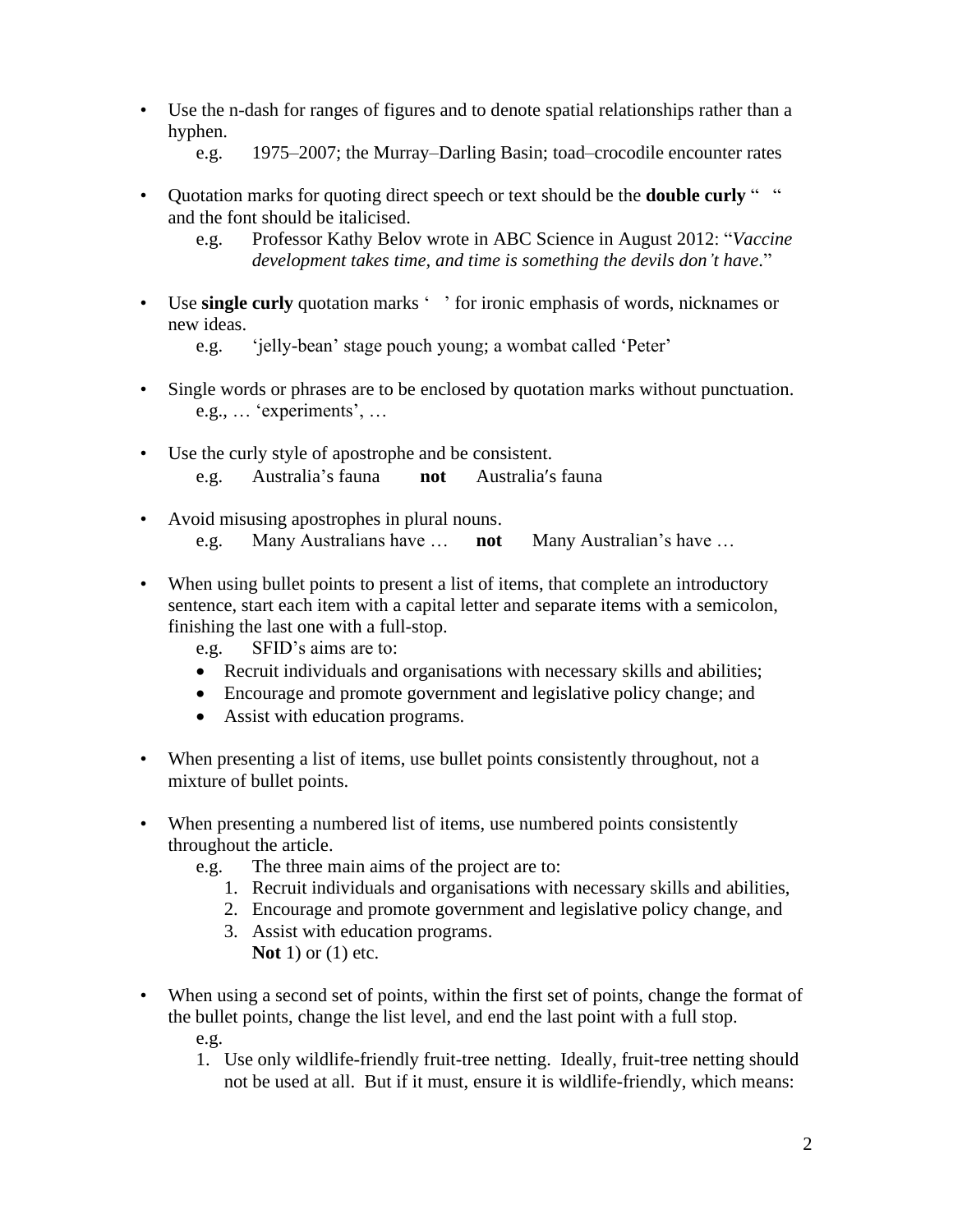- a. It should not have a gap-size of more than five millimetres when taut, and
- b. Avoid using black and/or monofilament types.
- 2. Manage any barbed wire…….

## **Numbers or Numerals**

- Spell out numbers zero through to one hundred using words, including whole numbers used in combination with hundred, thousand, hundred thousand, million, billion, and beyond, unless they are attached to a unit of measurement or percentage.
	- e.g. two hundred; twenty-eight thousand; three hundred thousand; one million
- Large round numbers are often spelt out but be consistent within a sentence. e.g. You can earn from one million to five million **not** one million to 5 million.
- Use commas with four-digit numbers/separate thousands by a comma. e.g. 837,000 hectares, 1,054 people and \$2,417,592.21
- Hyphenate all compound numbers and written-out fractions. e.g. twenty-one **not** twenty-one and two-thirds **not** 2/3
- Mixed fractions to be expressed in figures unless they begin a sentence.
	- e.g. We expect a 5 1/2 percent wage increase.
	- e.g. Five and one-half percent was the expected wage increase.
- Write whole numbers above 999,999 in words. e.g. One million **not** 1 million
- Write decimal numbers above 999,999 in numerals and then words. e.g. 2.7 trillion **not** two point seven trillion
- It is not necessary to use a decimal point or a dollar sign when writing out sums of less than a dollar.
	- e.g. He had only sixty cents **not** He had only \$0.60
- Write decimals using numerals. As a courtesy to readers, many writers put a zero in front of the decimal point.
	- e.g. The plant grew 0.79 inches last year **or** The plant grew only 0.07 inches this year
- Do not add the word "dollars" to figures preceded by a dollar sign or add decimal places to a whole number.
	- e.g. I have \$1,250 in my account **not** I have \$1,250 dollars in my account
	- e.g. \$70 **not** \$70.00
- In the general text, spelling out ordinal numbers is preferable.
	- e.g. Tenth anniversary **not** 10th anniversary

#### **Dates and Years**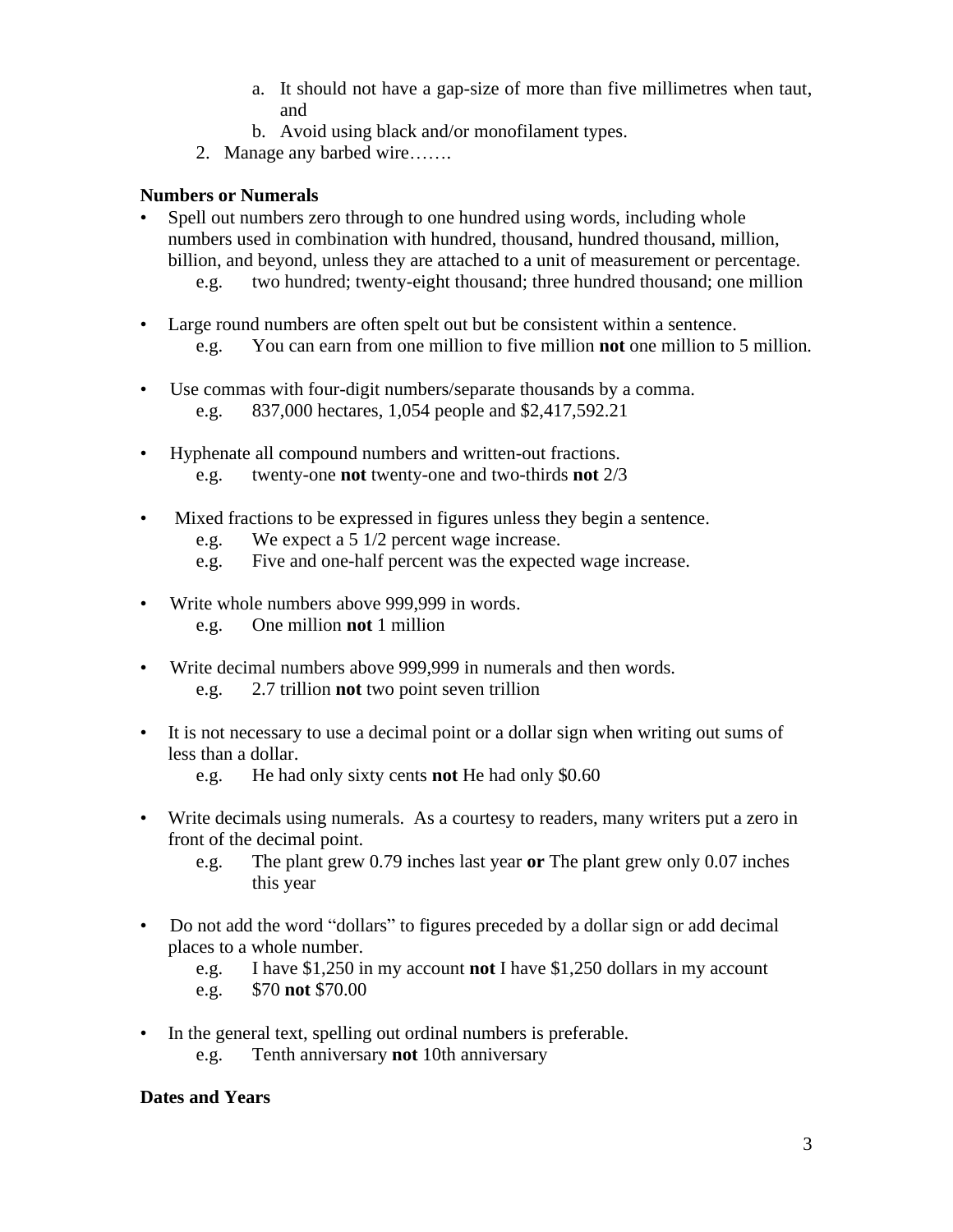- Use numerals to express dates and years, except when the date or year begins a sentence.
	- e.g. 1 to 31 January 2020 **not** first to thirty-first January two thousand and twenty
	- e.g. The year was 1956
	- e.g. Nineteen fifty-six was quite a year
- Using a superscript is not necessary. e.g. 10 August 2020 **not** 10<sup>th</sup> August 2020
- Express decades in complete numerals. Do not use an apostrophe between the year and the s
	- e.g. During the 1980s and 1990s, the economy grew
- When spelling out decades, do not capitalize them. e.g. During the eighties and nineties, the economy grew

#### **Times**

- Use numerals to express times, and for the top of the hour drop the :00. e.g. 9 am **not** 9:00 am
- For clarity, use noon and midnight rather than 12 pm and 12 am
- Use am and pm **not** A.M. and P.M. **or** a.m. and p.m.
- Place a space between the time and am or pm. e.g. 8 am, 3:09 pm and 11:20 pm
- Using numerals for the time of day has become widely accepted.
	- e.g. The flight leaves at 6:22 am or Please arrive by 12:30 pm sharp
- When spelling out the time of day.
	- e.g. She takes the four thirty-five train or The baby wakes up at five o'clock in the morning.

#### **Percentages**

• Use percent not %, unless in a table with figures. Use a figure rather than a word, even if less than 10, as in: 9 percent **not** than nine percent. In other words, treating it like a unit of measurement.

## **Other Common Errors**

- The past tense of the verb **to lead** is **led**, not lead (heavy metal)
- mitigate impacts **not** mitigate against impacts
- a criterion, several criteria
- a phenomenon, several phenomena
- one fungus, several fungi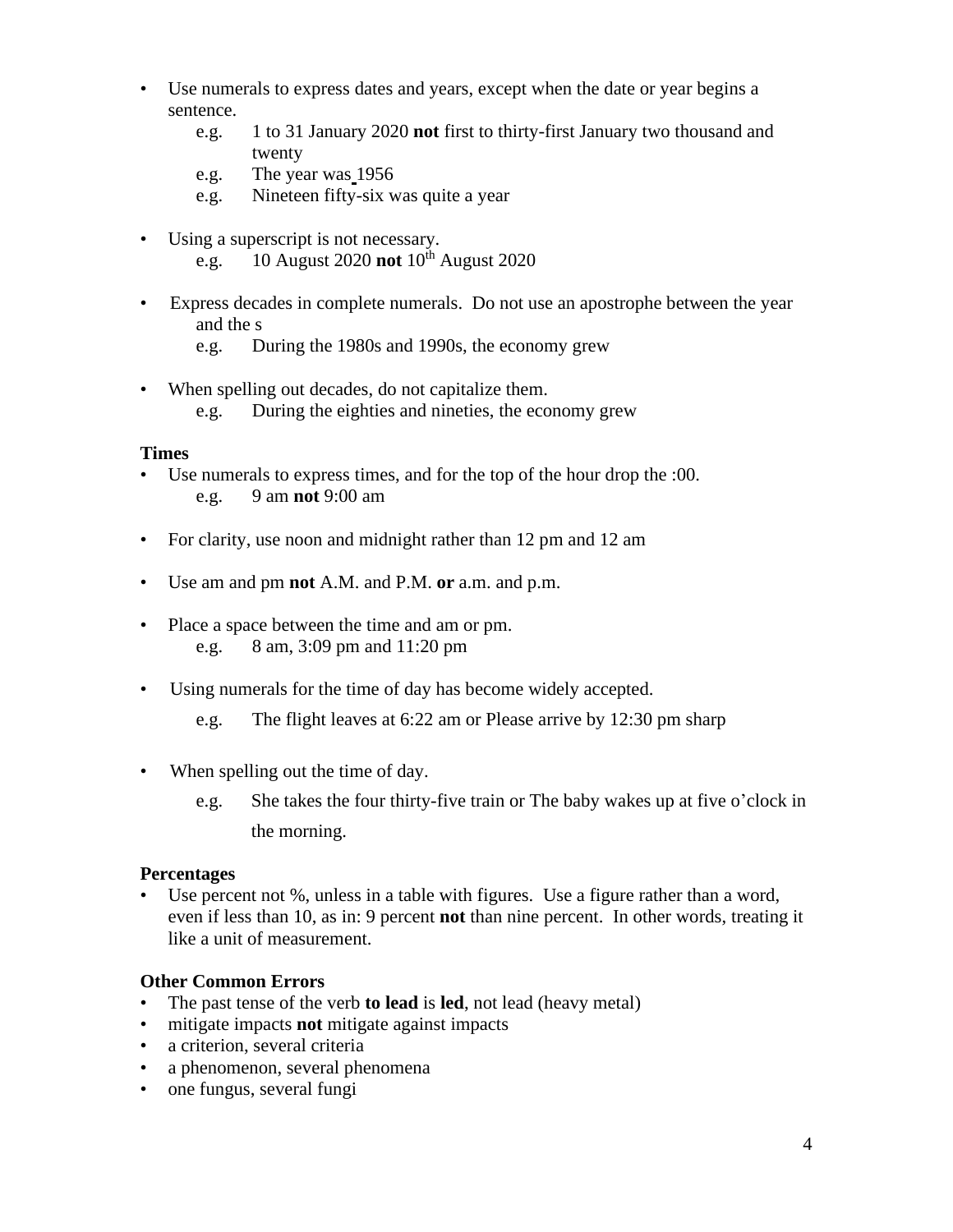- a bacterium, bacteria
- an alga, a colony of algae
- minuscule
- principle (idea) and principal (foremost)
- learnt **not** learned
- burnt **not** burned
- spelt **not** spelled
- enquire/enquiry **not** inquire/inquiry
- trialled **not** trialed

#### **Subject and Verb/Pronoun Agreement**

When you write a sentence, please think about whether your subject is singular or plural. I know these days 'they' and 'their' are used everywhere to refer to anything or anyone to avoid awkward 'he/she/it' and 'his/her/its' constructions or make a statement that could apply to anyone. However, if the subject is clearly one or the other, using a combination of singular and plural in the same sentence is not a good look.

e.g. If the native animal loses its (third person singular) natural instinct to survive, then they become easy prey (third person plural).

The sentence should read either:

If the native animal loses its natural instinct to survive, then it becomes easy prey.

or

If native animals lose their natural instinct to survive, then they become easy prey.

Another example:

there are growing signs **not** there is growing signs

## **Common Names of Animals and Plants**

- Common names should be consistently lowercase e.g., common bushtail possum, with the exception of a species named after a person or place.
	- e.g. Leadbeater's possum (*Gymnobelideus leadbeateri*)
	- e.g. Tasmanian devil (*Sarcophilus harrisii*).
- Include the genus and species at the first mention of the common name.
	- e.g. Royal grevillea (*Grevillea victoriae*) is one of more than 350 species in the genus Grevillea. After that, refer to the plant/animal by its common name.
	- e.g. Royal grevillea is a shrub endemic to south-east New South Wales.
- Names of diseases and generic drugs or chemicals are **not** capitalised.
- Titles of books, journals, acts of parliament (full title, including the year of enactment) and names of ships are italicised.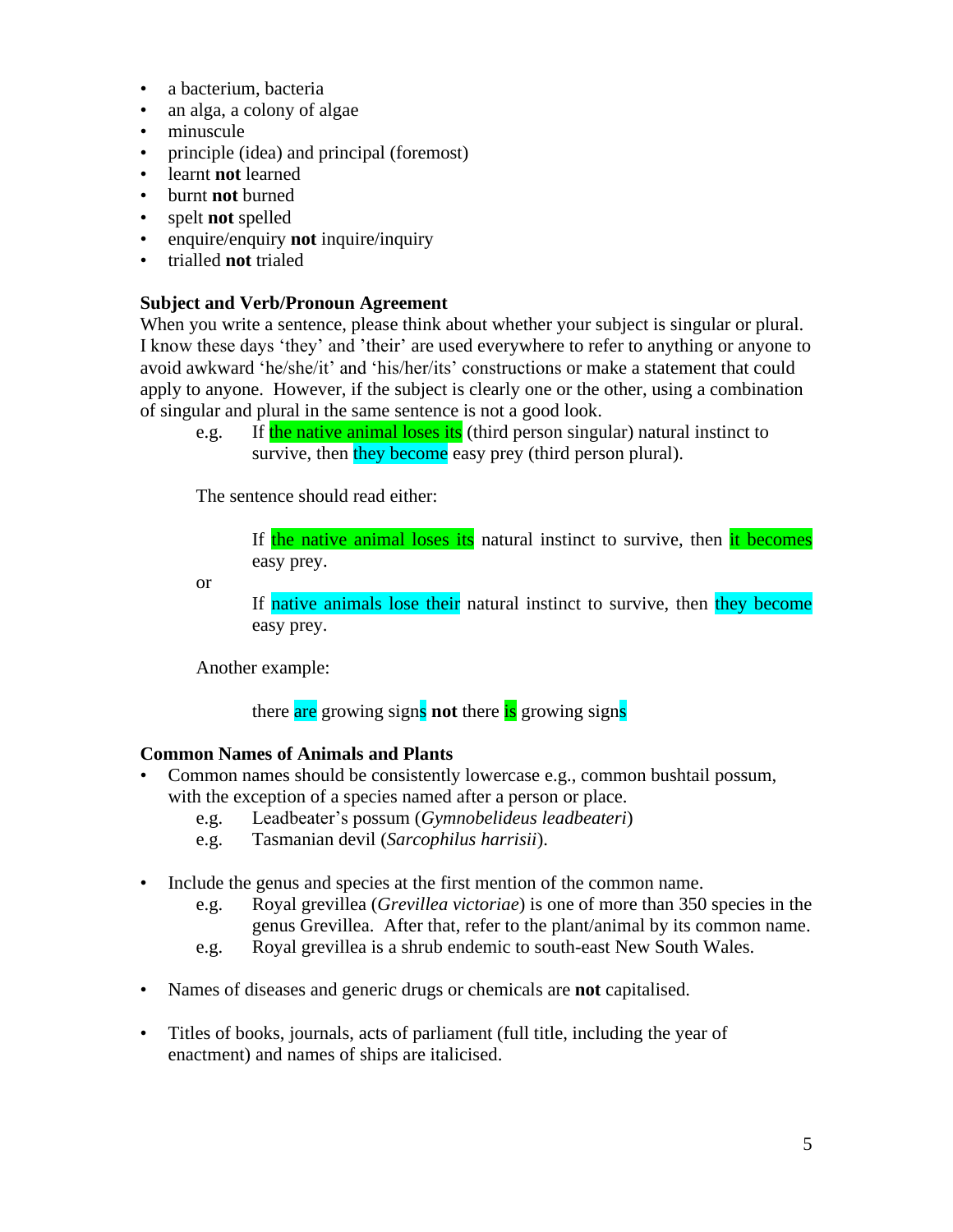- Titles of conference presentations and journal articles are not italicised but enclosed in single quotation marks.
	- e.g. She delivered a paper entitled 'Challenges to bird conservation in the tropics', published in *Proceedings of the Ecological Society of Australia.*

# **Scientific Names**

- It is each contributor's responsibility to include and spell scientific names − or people's names – correctly.
- Genus and species names are always in italics, with only the initial letter of the genus capitalised.
	- e.g. The northern quoll (*Dasyurus hallacatus*) **not** *Dasyurus Hallacatus* **nor** *dasyurus hallacatus* **nor** *Dasyurus-hallacatus*
- Names of families, orders, classes, phyla, or kingdoms always have an initial capital letter but are not italicised.
	- e.g. family Petauridae; order Diprodontia; class Mammalia

# **Names vs Generic Nouns**

- Current … agreements with supporting Tasmanian institutions (Tasmanian Quoll Conservation Program, ….)
- The word 'institutions' could refer to a number of institutions, so it is a generic noun. It is not a name, so it will be lower case. On the other hand, the example in brackets is a name, or proper noun, so it will be capitalised.
- When mentioning names of programs, please ensure that the exact name is used, not some approximation.
	- e.g. International Union for Conservation of Nature **not** the International Union of Nature Conservation. If in doubt, Google it!
- In general text and conversational tone, capitalising the classification of a species' conservation status is not required, however if you are identifying its status, the classification should be capitalised:
	- e.g. The northern quoll is endangered and therefore …
	- e.g. The northern quoll is listed as Endangered, nationally.

# **Abbreviations**

Please note that some abbreviations use periods, and others do not.

- i.e., **not** ie;
- e.g., **not** eg;
- et al. **not** et al;
- 9 am **not** 9 a.m.
- Mr/Dr **not** Mr./Dr.
- PhD **not** Ph.D
- Pty Ltd **not** PTY LTD
- etc. **not** etc